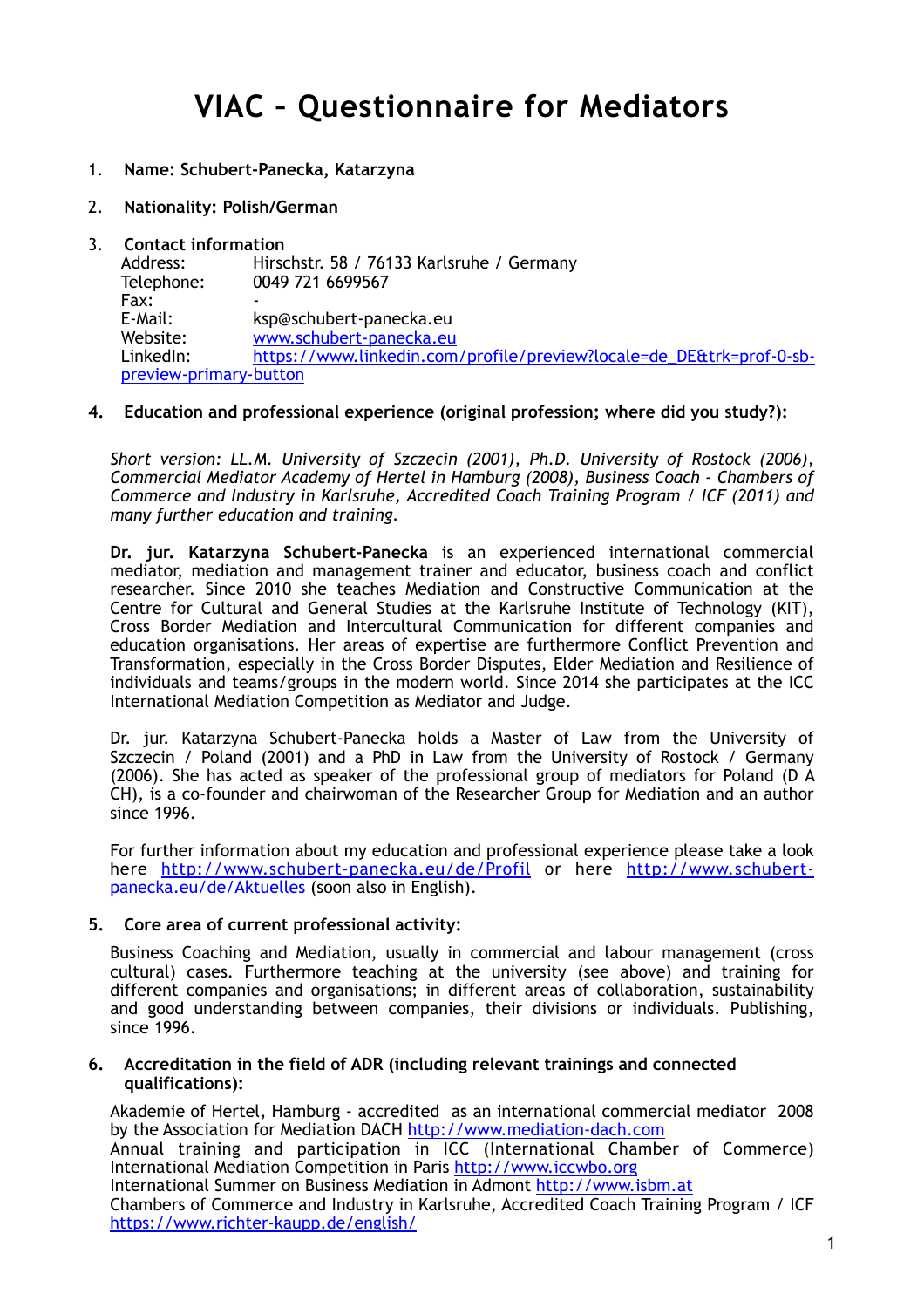### **7. Practical experience in mediation**

- How many (international) mediations have you participated in
	- as single/co-mediator/in a team?
		- o More then 20 mostly as single and in some cases of group mediations in a team with other colleagues. According to the Directive 2008/52/EC of the European Parliament and of the Council of 21 May 2008 on certain aspects of mediation in civil and commercial matters, the German Mediation Act of 27 July 2012 under the European Code of Conduct for Mediators
	- administered by an institution; under which Rules?
		- o 2 mediations with children issues, once under the MiKK Rules and Hague Convention on the Civil Aspects of International Child Abduction (HCA) of 25 October 1980
	- in which areas/fields?
		- o commercial & business / international teams / cross cultural issues of companies, but also NGO (incl. banks) or cultural organisations (like orchestra)
	- how complex (*please provide examples, participation of lawyers/experts*)?
		- o In some mediation cases the complexity could be described a high (characterised by the cumulation of different nations and groups of interests in the process, more then 30 participants; high escalation of the dispute and experts involvement).
	- How often have you acted in a different function (e.g. consultant, expert)?

 As I work as a mediator and mediation & cross cultural communication trainer for almost ten years (acting till 2008 as a lawyer), a bit shorter as business coach I support companies and my clients from time to time as an expert. In most cases, in the way which I describe above.

- What other ADR-experience do you have?
	- o I have the theoretical background about arbitration, hybrid form of mediation and arbitration and further alternative dispute resolution procedures in Germany and Poland.

### **8. Languages (including levels)**

#### Mother tongue: Polish

Working languages (i.e. languages in which you have both a spoken and written command so that you may conduct mediation proceedings in this language): German and English

Basic knowledge: Russian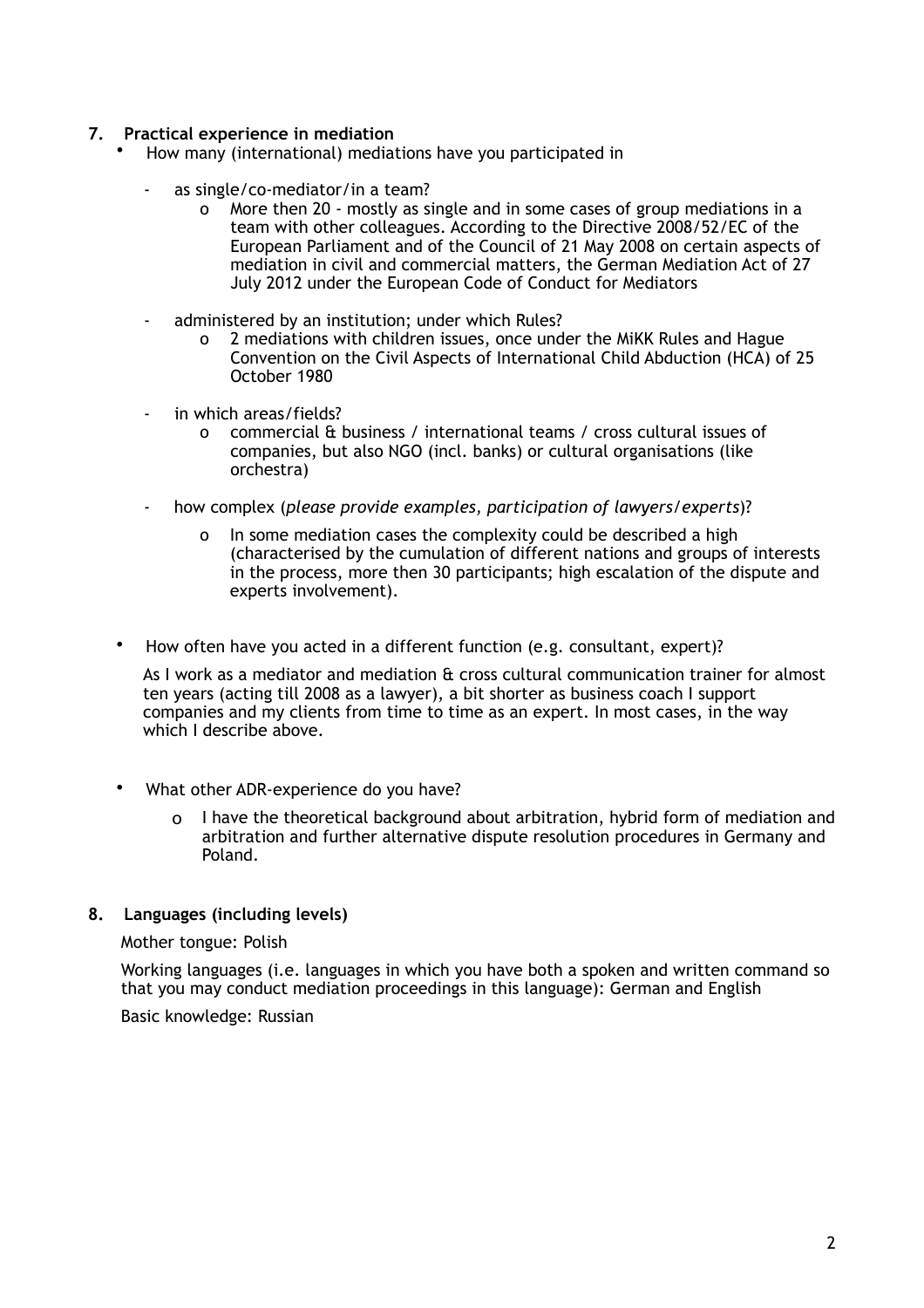### 9. **Style of mediation**

*Where do you see yourself? Please tick box as appropriate or indicate your preferred style.*

Happy to see the model of my colleague Nadja Alexander I see myself in the field of transformative mediation, working just in several mediations more facilitative.



*©* Alexander, Nadja (2011) "The Mediation Meta-Model - the realities of mediation practice," *ADR Bulletin*: Vol. 12: No. 6, Article 5.

 Available at: [http://epublications.bond.edu.au/adr/vol12/iss6/5;](http://epublications.bond.edu.au/adr/vol12/iss6/5) *see also here for a detailed description of the 6 mediation styles.* 

#### **10. Please describe aspects of your personality which could be interesting to clients you are going to mediate; what would former clients emphasize in your work?**

I would describe myself as a person, who focuses on the resources, clients usually have, even when they don´t know any more, where they are and how could they be used for a common solution. I am business and solution oriented, systematic and respectful, nevertheless emphatic, appreciative and supportive, as my clients report it back to me.

Im this way I use my transdisciplinary experience and knowledge gathered over the past years to act as a bridge builder between (international/intercultural) business / clients. And while as a lawyer I'd learn to find the best solution for my clients, as a mediator I support my clients to find their, sustainable and satisfying solutions.

For some feedbacks from my clients please take a look here http://www.schubert[panecka.eu/de/Profil or here https://reciprocoach.com/members/profile\\_feedba](http://www.schubert-panecka.eu/de/Profil)[ck.php,](https://reciprocoach.com/members/profile_feedback.php) incl. one example

"Thank you so much for the session. I feel ugly hopeful now! You have a very pleasant and soothing tone. You really make people feel comfortable because of your enthusiasm and excitement expressed in your speaking. (...) You provided well-detailed descriptions to the questions, and that´s what made them more thought-provoking. (...) I was impressed with the way you explained how I would need to figure out whether pressure is something that motivates or demotivates me. I thought that was a very important factor, moving forward, especially with meeting deadlines, and considering time constraints."

### 11. **Publications and other activities in ADR related matters**

**(e.g. training sessions, seminars, conferences, articles and others):**

[All titles of published articles and books \(excluding training sessions or others\) http://](http://www.schubert-panecka.eu/de/Profil) www.schubert-panecka.eu/de/Profil or https://independent.academia.edu/ [KatarzynaSchubertPanecka Here you will find just a couple to titles and my n](https://independent.academia.edu/KatarzynaSchubertPanecka)ote, that I do work for the Redaction of Perspective of Mediation, where I am not just an author, but also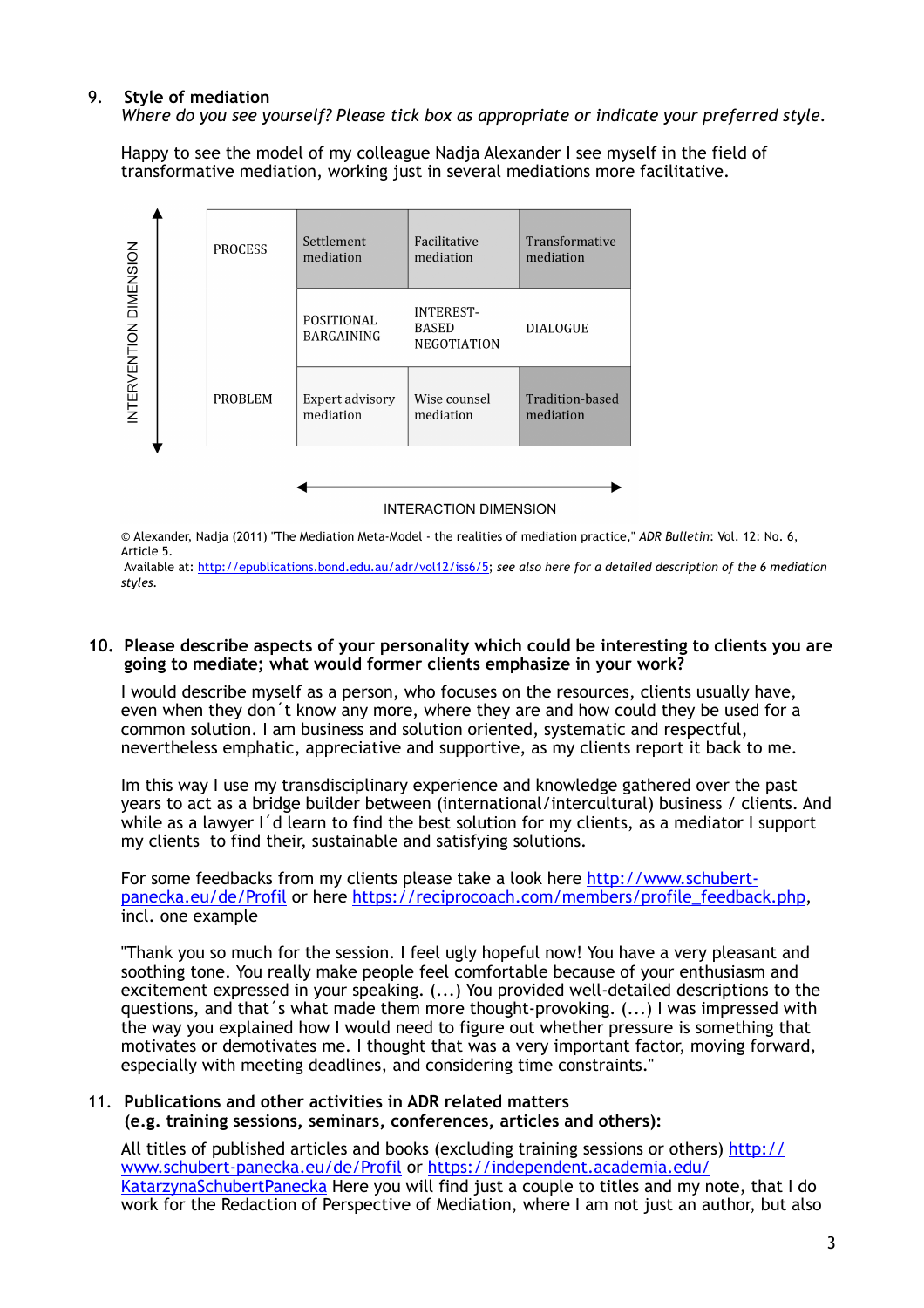lecture other publications and have coordinated this journal devoted to Mediation Science. As a ADR / Cross Border Mediation speaker I did or do work for:

Karlsruher Institut for Technology [www.kit.edu](http://www.kit.edu)

 [1.-6. Elder Mediation Symposium http://www.schubert-panecka.eu/de/Aktuelles/](http://www.schubert-panecka.eu/de/Aktuelles/celebrating-aging-conflicts) celebrating-aging-conflicts

Annual International ADR Conference in Nowy Tomyśl [www.nig.org.pl/sa](http://www.nig.org.pl/sa)

Institute for Peace & Dialogue [www.ipdinstitute.ch](http://www.ipdinstitute.ch)

Research Group of Mediators [www.forschungsgruppe-mediation.de](http://www.forschungsgruppe-mediation.de) 

 International Mediation Centre for Family Conflict and Child Abduction (MiKK) <http://www.mikk-ev.de/english/englisch/>

 [European Network for Mediation w](http://www.schubert-panecka.eu/de/Aktuelles/Cross-Border-Mediation)[ww.mediation-net.eu](http://www.mediation-net.eu) [& http://www.schubert](http://www.schubert-panecka.eu/de/Aktuelles/Cross-Border-Mediation)panecka.eu/de/Aktuelles/Cross-Border-Mediation

 Association for Mediation DACH (Germany, Austria and Switzerland), where I am also the Speaker for the Professional Group for the International Cooperation with Poland [http://www.mediation-dach.co](http://www.mediation-dach.com)[m, w](http://www.schubert-panecka.eu/de/Aktuelles/Deutschland-Austria-Schweiz)[ww.fachgruppen-dach.co](http://www.fachgruppen-dach.com)[m & http://www.schubert](http://www.schubert-panecka.eu/de/Aktuelles/Deutschland-Austria-Schweiz)panecka.eu/de/Aktuelles/Deutschland-Austria-Schweiz

 [Annual Day of Mediation in Stuttgart w](http://www.schubert-panecka.eu/de/Aktuelles/Mediation-und-Wissenschaft)[ww.mediation-erleben.d](http://www.mediation-erleben.de)[e & http://](http://www.schubert-panecka.eu/de/Aktuelles/Mediation-und-Wissenschaft) www.schubert-panecka.eu/de/Aktuelles/Mediation-und-Wissenschaft

 Other contributions for (e.g.) Forum Polonia in Karlsruhe / Lion Club in Karlsruhe / Chamber of Commerce in Karlsruhe / Round Table of Business Experts in Karlsruhe / Karlshochschule in Karlsruhe. As a scientist, mentor and expert I do support various mediative activities in German speaking countries as also in German-Polish Commercial Exchange.

 Other participations in several conferences organised by the Academy of European Law in Trier / Law Faculty of the University in Rostock, Bonn, Stettin an others; Justice Ministry in Warsaw, Berlin and Sofia.

Some last publications:

 Online Mediation. Eine Antwort auf digitalisierte Lebensräume und Streitigkeiten im XXI Jh.? Prawo Mediów Elektronicznych, Beck Polska 2016.

25. Jahre Mediation im Nachbarland Polen, Konfliktdynamik 3/2016.

Mediation in Griechenland - legislative und praktische Aspekte, Die Wirtschaftsmediation 2/2016, S. 56-59.

Postmodernistyczny obywatel a paradygmaty wymiaru sprawiedliwości na przykładzie mediacji w Republice Federalnej Niemiec, in Współczesne problemy postępowania cywilnego, Hrsg. Kinga Flaga-Gieruszyńska Aleksandra Klich 2015, S. 121-142.

Ustawowa regulacja mediacji w Republice Federalnej Niemiec: szansa czy przeszkoda rozwoju tego postępowania? Beck Arbitraz i Mediacja Nr 3 (31)/2015, S. 71-90.

Transdisziplinäre Erforschung von Mediation. Ein Plädoyer. Perspektive Mediation Nr 1/2015

Unternehmen führen und Konflikte grenzüberschreitend lösen - bloß wie? Die Wirtschaftsmediation Nr 4/2014 S. 30 ff.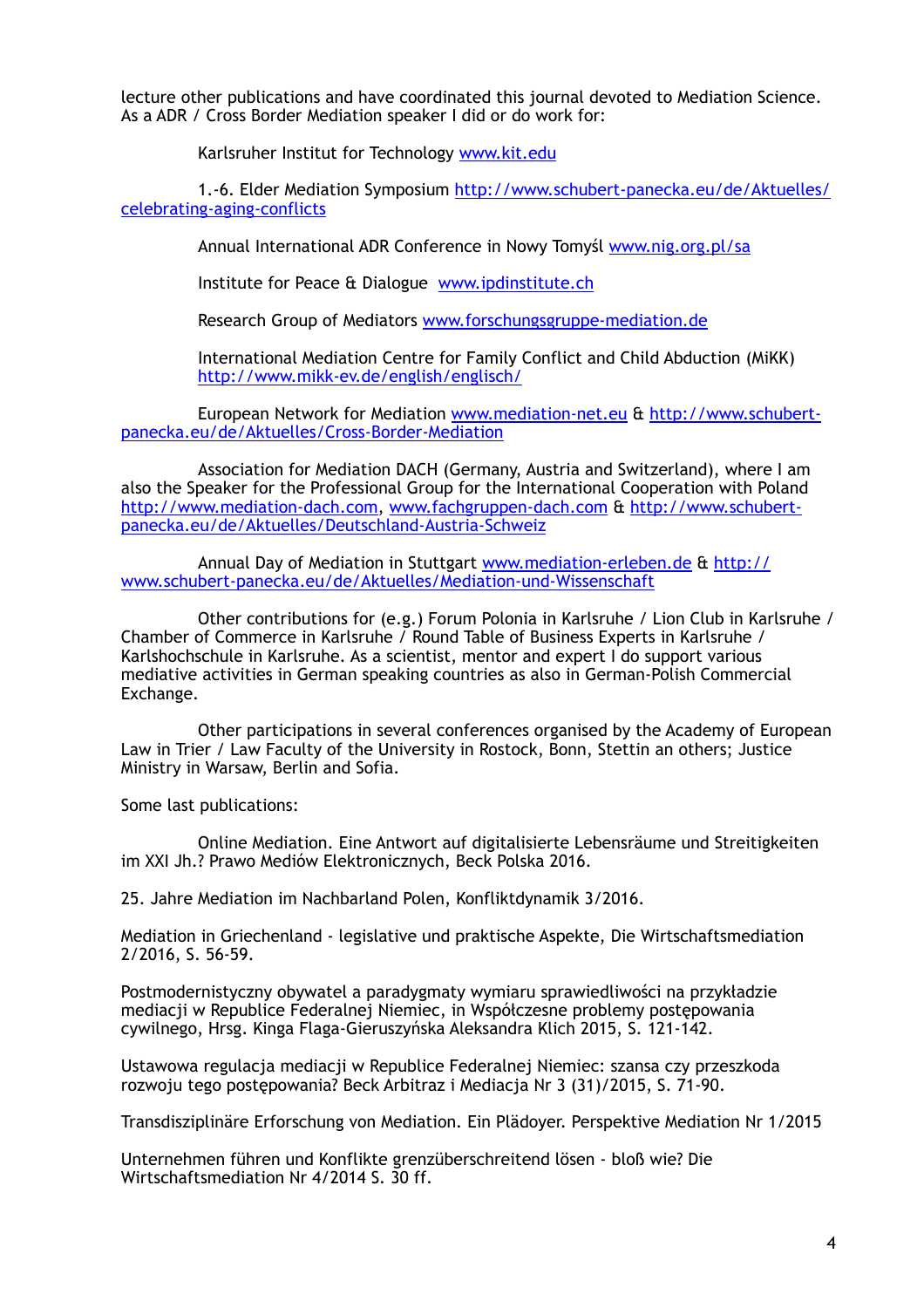### **12. Memberships in mediation institutions / functions in mediation institutions/ organizations:**

Association for Mediation DACH, Speaker of the International Experts Group Mediation Poland <http://www.mediation-dach.com>

[Research Group of Mediation \(co-founder and co-chairwoman\) www.forschungsgruppe](http://www.forschungsgruppe-mediation.de)mediation.de

ADR and Mediation Center of Wielkopolska (WCAiM) <http://wiph.pl/caim/o-projekcie/>

Association of Mediators in Karlsruhe, since 2007 also as a member and from 2013 to 2015 as a Chairwoman [www.agm-ka.de](http://www.agm-ka.de)

International Coach Federation [www.coachfederation.com](http://www.coachfederation.com)

Coach Community [www.coachcommunity.de](http://www.coachcommunity.de) 

### **13. Special expertise or specializations (***please list a maximum of three***) in your ADRpractice:**

Cross Border Mediation

Cross Cultural Mediation

Commercial Mediation

### **14. Soft Skills (e.g. intercultural competences):**

Emotional Intelligence

High ambiguity tolerance

Cross cultural competencies

Active listening … all of them still in development process

High self motivation

Creativity and Problem Solving Skills

Good time management

#### 15. **How do you ensure your professional quality (e.g. coaching, practice supervision, etc?**

I regularly use coaching, mentoring and supervision to ensure my professional quality. More then that I annually attend to chosen training and conferences, also as participant. I read a lot and work in different groups of coaches and mediators to increase my competences and minimise my bling spot.

### 16. **Date of birth:**

16 February 1977

I have completed this questionnaire to the above to the best of my knowledge and believe it is accurate. I understand that the above information will be used for VIAC's internal use and may be given to interested persons or may be published on VIAC's website.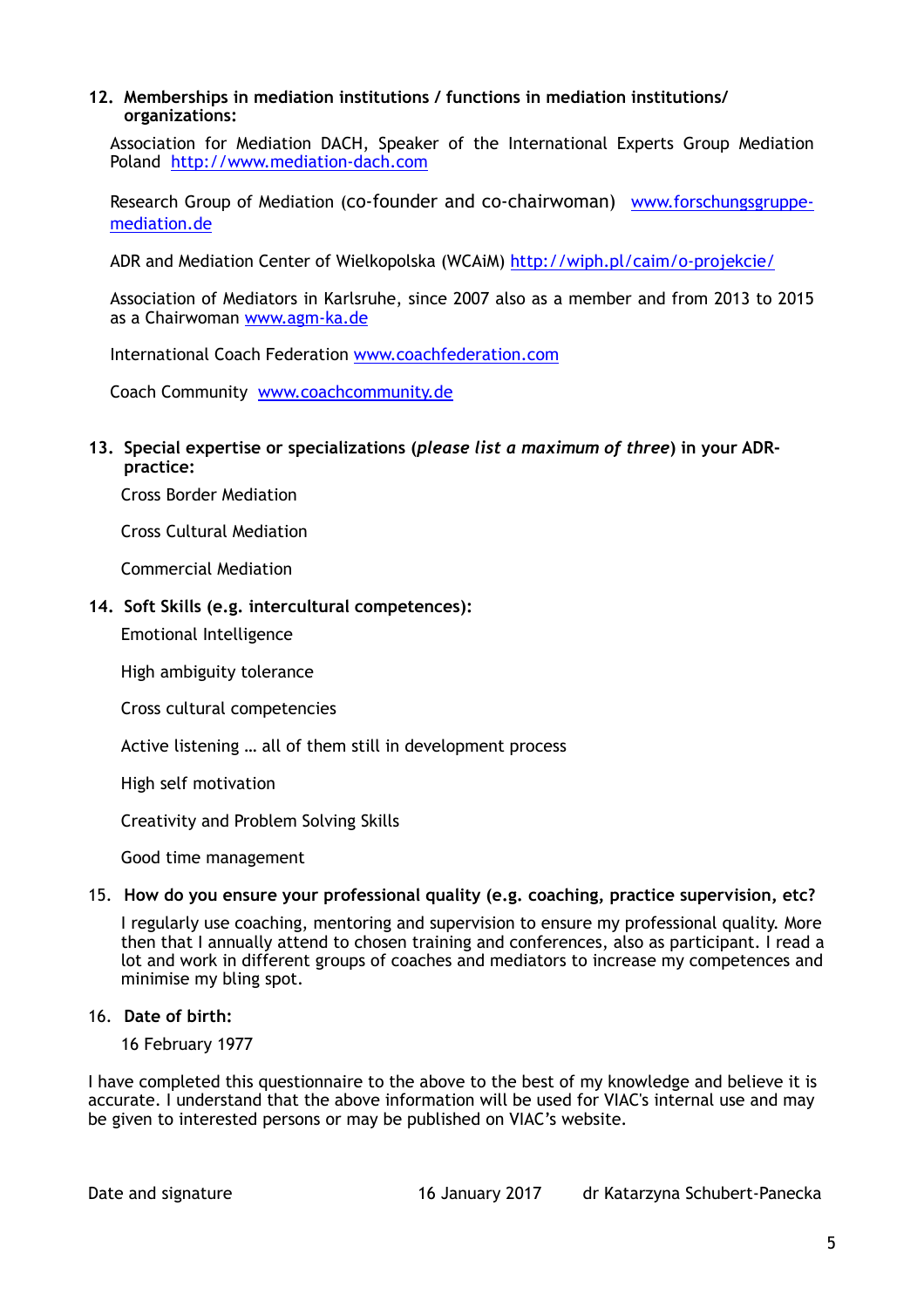

Dr. iur. Katarzyna Schubert-Panecka Business Mediation & Intercultural Communication Hirschstrasse 58 76133 Karlsruhe, Germany Phone +49 (0) 721 66 99 567 Mobile +49 (0) 177 52 87 734

ksp @schubert-panecka.eu www.schubert-panecka.eu

Short English CV / German CV Dr. iur. Katarzyna Schubert-Panecka Business Mediation & Intercultural Communication

·

·

Karlsruhe, 17. Januar 2017

*LL.M. University of Szczecin (2001), Ph.D. University of Rostock (2006), Commercial Mediator Academy of Hertel in Hamburg (2008), Business Coach - Chambers of Commerce and Industry in Karlsruhe, Accredited Coach Training Program / ICF (2011) and many further education and training.*

**Dr. jur. Katarzyna Schubert-Panecka** is an experienced international commercial mediator, mediation and management trainer and educator, business coach and conflict researcher. Since 2010 she teaches Mediation and Constructive Communication at the Centre for Cultural and General Studies at the Karlsruhe Institute of Technology (KIT), Cross Border Mediation and Intercultural Communication for different companies and education organisations. Her areas of expertise are furthermore Conflict Prevention and Transformation, especially in the Cross Border Disputes, Elder Mediation and Resilience of individuals and teams/groups in the modern world. Since 2014 she participates at the ICC International Mediation Competition as Mediator and Judge.

Dr. jur. Katarzyna Schubert-Panecka holds a Master of Law from the University of Szczecin / Poland (2001) and a PhD in Law from the University of Rostock / Germany (2006). She has acted as speaker of the professional group of mediators for Poland (D A CH), is a co-founder and chairwoman of the Researcher Group for Mediation and an author since 1996.

For further information about my education and professional experience please [take a look here](http://www.schubert-panecka.eu/de/Aktuelles) <http://www.schubert-panecka.eu/de/Profil> [or here http://](http://www.schubert-panecka.eu/de/Aktuelles) www.schubert-panecka.eu/de/Aktuelles (soon also in English).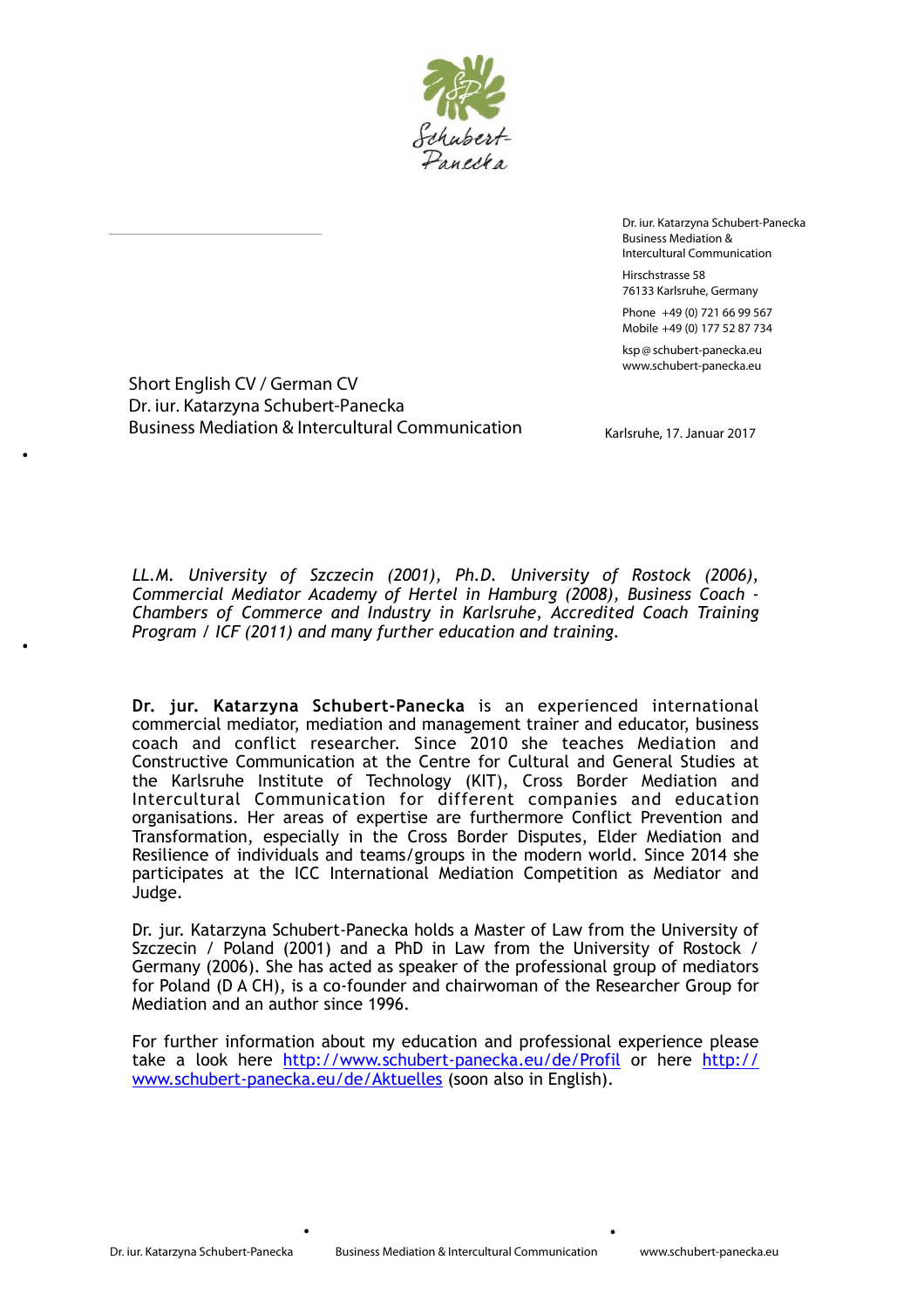

# Curriculum von Dr. iur. Katarzyna Schubert-Panecka

### Persönliches

Vorname Name Katarzyna Schubert-Panecka

Strasse Hirschstraße 58 PLZ Ort 76133 Karlsruhe

Geburtsdatum: 16. Februar 1977 Familienstand: verheiratet, zwei Kinder



Telefon: (0049) 721 669956 Mobil: (0049) 177 5287734 Email: [ksp@schubert-panecka.eu](mailto:ksp@schubert-panecka.eu)

### Profil

### ! Executive Coach und Trainerin für Konfiktlösung

Kunden: Unternehmer und Geschäftsführer mittelständischer und großer Unternehmen, national und international

Executive Coach und Business Mediatorin im industriellen Umfeld

Erfahrung in Konfiktlösungen im Bereich B2B, auf Geschäftsführungs- und Managementebene sowie bei Teamkonfikten

Interkulturelle Mediation in international tätigen Unternehmen

Gründerin und Mitglied des Leitungsteams der Forschungsgruppe Mediation

Lehrbeauftragte am Karlsruher Institut für Technologie im Bereich Mediation und Interkulturelle Kompetenz

Promovierte Juristin Wirtschaftsmediatorin, Business Coach und Trainerin

Professionelle, respektvolle, akzeptierende und zukunftsorientierte Arbeitsweise mit hoher Lösungskompetenz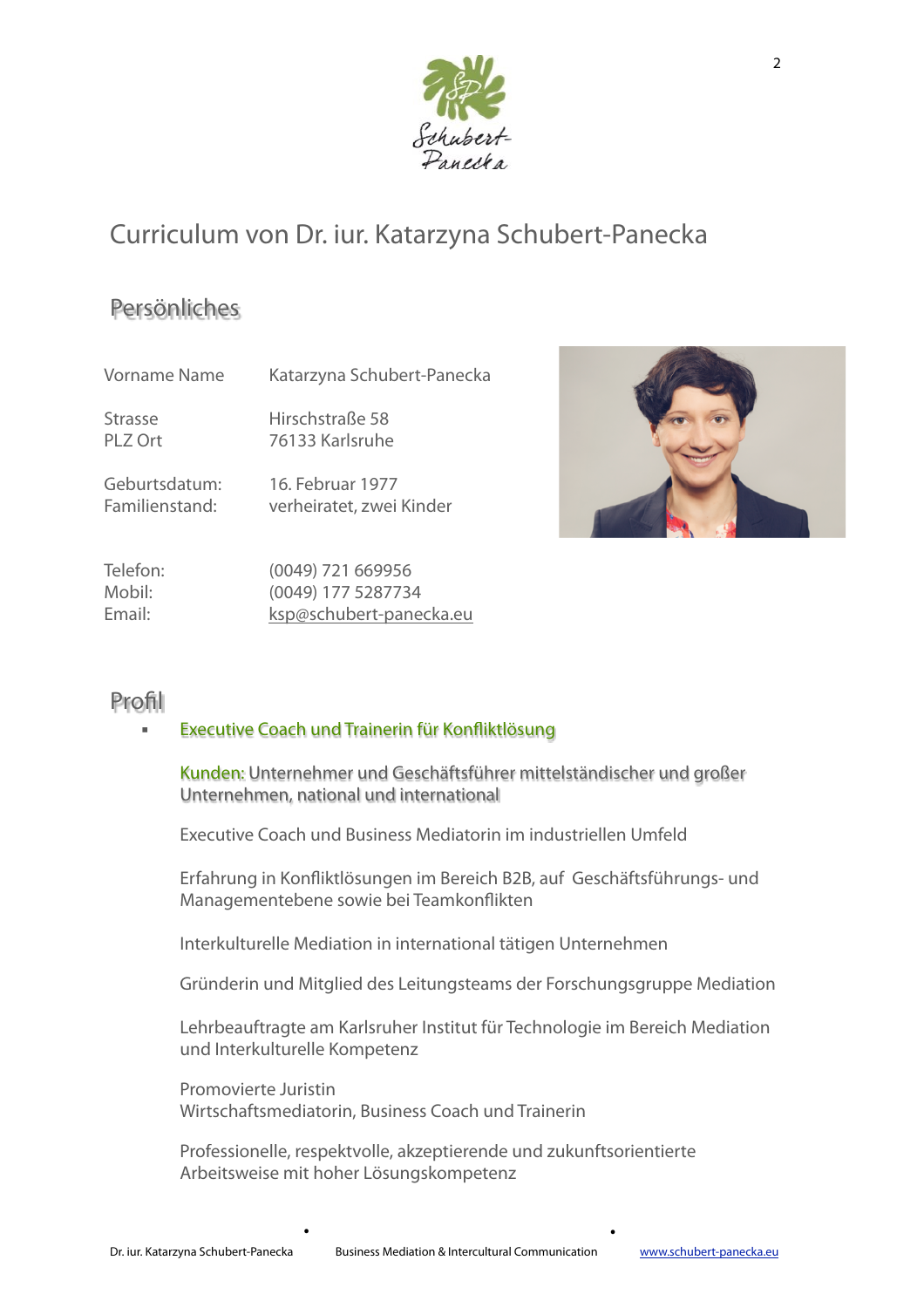

### Berufserfahrung

### seit 02/2007 Business Mediation & Intercultural Communication Inhaberin

Kunden: Industrieunternehmen, Institutionen, öffentliche Einrichtungen, private Bildungsanbieter und Handelskammer

- ! Business Mediation für Top Management, B2B und Gruppen
- ! Business Coaching für Führungskräfte
- ! Training für Führungskräfte und internationale Gruppen in den Bereichen (internationale) Zusammenarbeit, Kommunikation, Motivation, mentale Gesundheit und Mediation
- ! Rednerin und universitäre Lehrbeauftragte
- ! Internationales Projektmanagement
- International Mediation Competition (ICC Paris)

01/2010 – 08/2013 ZAK | Zentrum für Angewandte Kulturwissenschaft und Studium Generale am Karlsruher Institut für Technologie / Karlsruhe

Wissenschaftliche Mitarbeiterin & Koordinatorin & Trainerin

- ! Lehrbeauftragte für Konstruktive Konfiktlösung und Mediation (seit 2010 bis heute)
- ! Mitbegründerin eines internen Mediatoren-Netzwerkes
- ! Trainerin für universitäre Projekte in Zusammenarbeit mit namhaften Unternehmen (Microtec Südwest) zur Vermittlung von internationalen FuE-Managementkompetenzen
- ! Internationales Projektmanagement Durchführung von diversen internationalen Projekten, Veranstaltungen und Lehre
- **EXECT** Gründung und Organisation von "Internationalem Netzwerk am KIT", dessen Mitglieder im Bereich Internationalität, Interkulturalität und Integration agieren
- ! Koordination von Integrationsprojekten und Mentorenprogrammen
- ! Sprecherin für den Campus Süd des Wissenschaftlerinnen Netzwerks WiKIT am KIT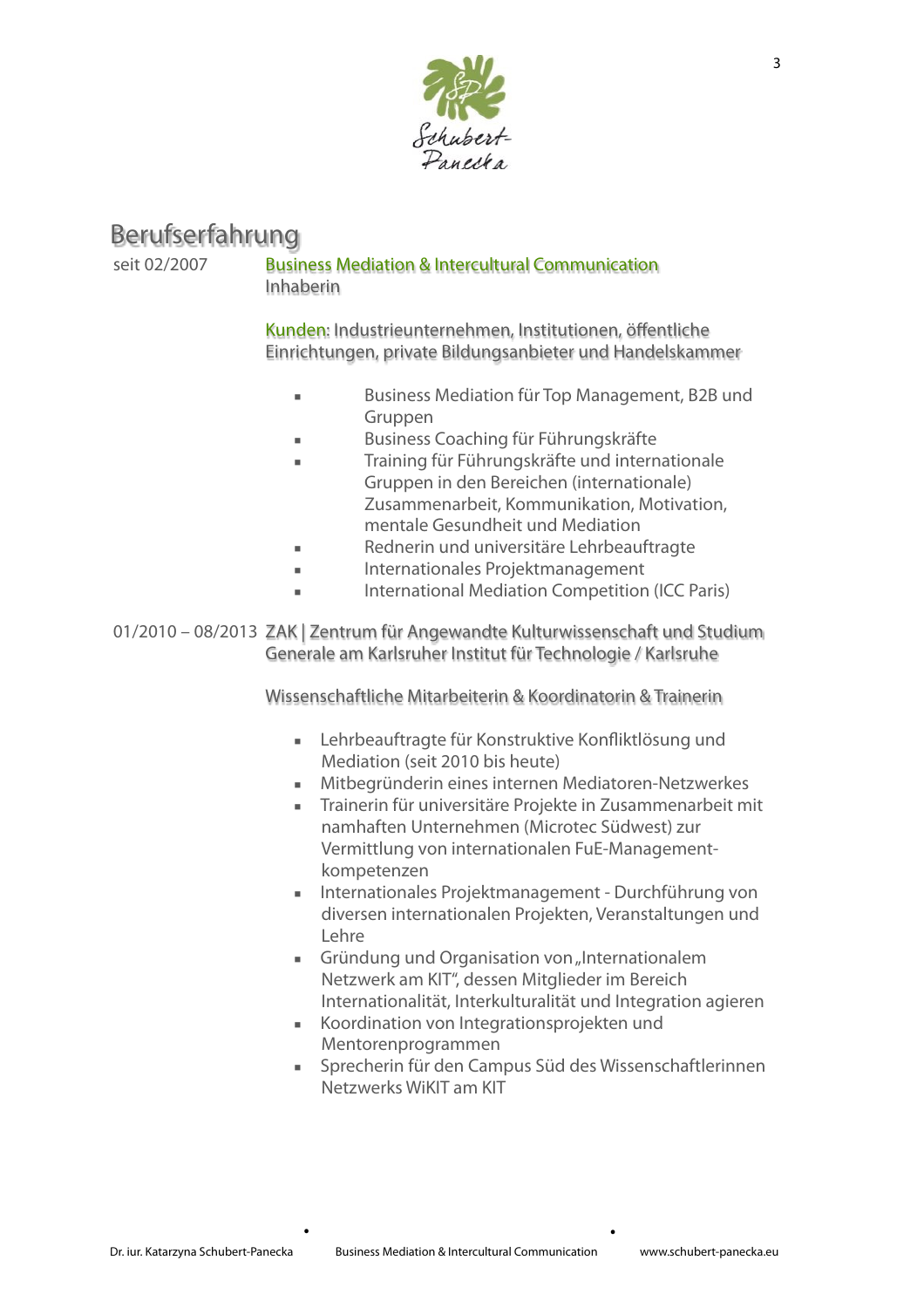

### 03/2007– 02/2011 RA Kanzlei Schindler & Boltze / Karlsruhe Juristin im grenzüberschreitenden Wirtschaftsbereich

- ! Mandantenbetreuung Polen
- ! Überprüfung & Begutachtung der Rechtslage
- ! Übersetzungsarbeit im rechtlichen Verkehr

11/2006– 03/2008 Expertin für polnisches Recht und Übersetzerin im rechtlichen Verkehr zwischen Deutschland und Polen

- ! ermächtigt beim OLG Köln
- ! eingetragen bei der Deutschen Stiftung für Internationale Rechtliche Zusammenarbeit e.V.

### Ausbildung

| $01 - 11/2011$    | <b>Business Coaching</b><br><b>Abschluss: IHK Business Coach</b>                                                                                                                                                                                                                                                                       |  |
|-------------------|----------------------------------------------------------------------------------------------------------------------------------------------------------------------------------------------------------------------------------------------------------------------------------------------------------------------------------------|--|
|                   | 09/2007 - 09/2008 Wirtschaftsmediation an Akademie von Hertel, Hamburg<br>Abschluss: Zertfizierte Wirtschaftsmediatorin                                                                                                                                                                                                                |  |
|                   | 04/2003 - 05/2006 Juristische Fakultät der Universität Rostock<br>Promotionsstudium, Abschluss: Dr. iur.<br>Gesamtnote: Cum Laude                                                                                                                                                                                                      |  |
| 04/2003 - 06/2005 | Promotionskolleg "Europa und die EU-Osterweiterung" der<br>Friedrich-Alexander-Universität Erlangen-Nürnberg und der<br>Hanns-Seidel-Stiftung                                                                                                                                                                                          |  |
| 03/2001 - 03/2003 | Juristische Fakultät der Universität Rostock<br><b>Gaststudium &amp; ERASMUS</b>                                                                                                                                                                                                                                                       |  |
| 10/1996 - 11/2001 | Juristische Fakultät der Universtität Stettin<br>Magisterstudium, Abschluss Magister der Rechtswissenschaften<br>Gesamtnote: Sehr gut                                                                                                                                                                                                  |  |
| Seit 1993         | Diverse Weiterbildungsmaßnahmen und (inter)nationale<br>Veranstaltungen u. a. zu den Themen<br>Assertive & Interkulturelle Kommunikation<br><b>Mediation (Cross Border Mediation)</b><br>٠<br>Gruppenarbeit (Betzavta u.a.)<br>a.<br>Internationales Projektmanagement<br>D.<br>Interkulturelle und Mediative Führungskompetenzen<br>٠ |  |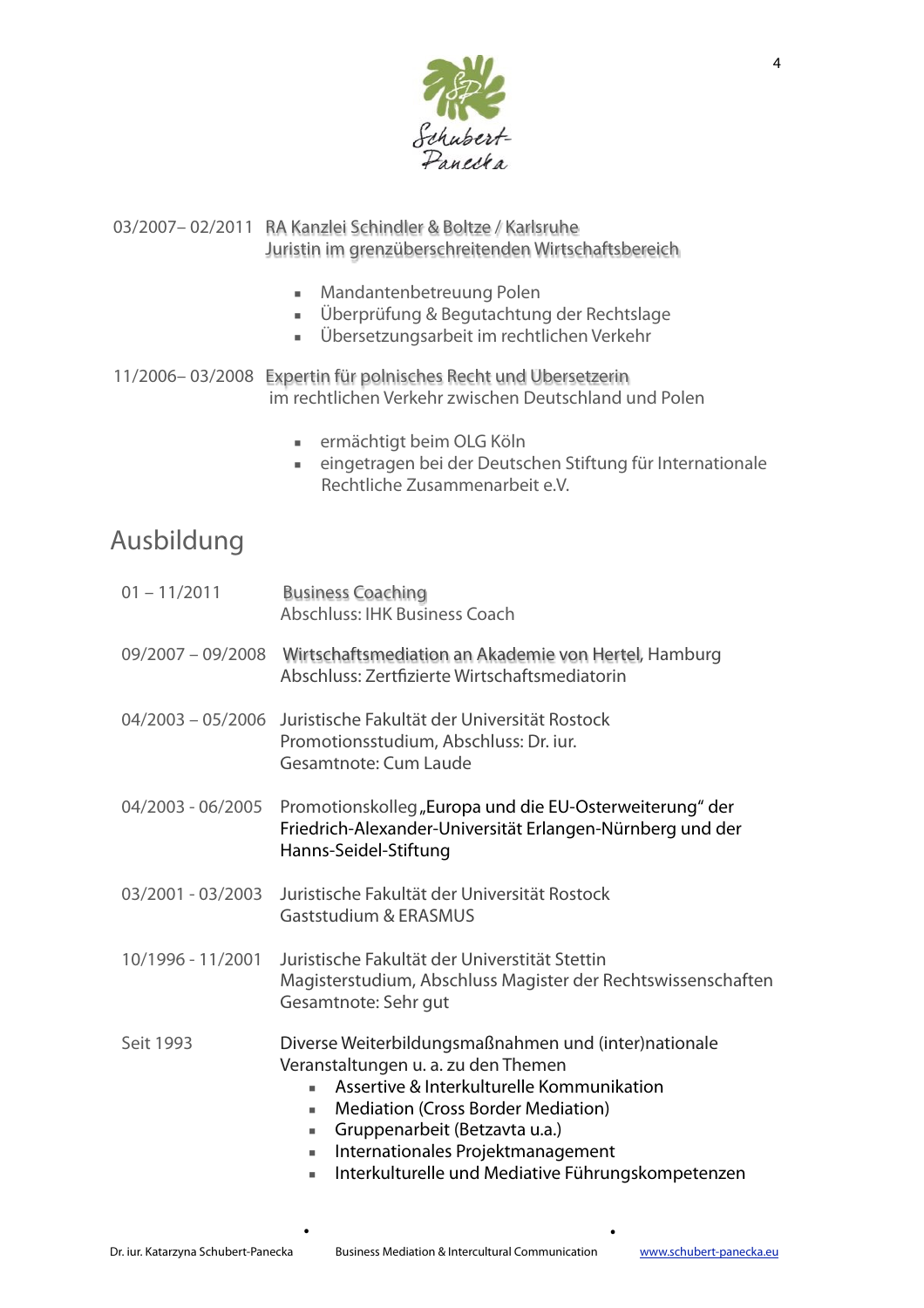

# Sonstige Kenntnisse

| Sprachkenntnisse: | Polnisch | Muttersprache      |
|-------------------|----------|--------------------|
|                   | Deutsch  | sichere Kenntnisse |
|                   | Englisch | gute Kenntnisse    |

EDV-Kenntnisse MS Office, MacBook

# Mitgliedschaften / Netzwerke / Interessen

| Seit 2011                        | Weinbrenner Beraternetzwerk Karlsruhe<br><b>Coach Community Karlsruhe</b>                                                                                                                                                                                                                                                                                           |
|----------------------------------|---------------------------------------------------------------------------------------------------------------------------------------------------------------------------------------------------------------------------------------------------------------------------------------------------------------------------------------------------------------------|
| Seit 2010                        | Mitglied in Society for Intercultural Education Training and Research<br>(SIETAR) und in regionalem Netzwerk "Coffee and Cultur"                                                                                                                                                                                                                                    |
| Seit 2010                        | Gründungsmitglied und Leitungsteam der Forschungsgruppe<br>Mediation                                                                                                                                                                                                                                                                                                |
| Seit 2008<br>Seit 2007           | Mitglied in Fördergemeinschaft Mediation D A CH<br>(Deutschland, Austria, Schweiz), Sprecherin der D A CH Fachgruppe<br>für Internationale Zusammenarbeit zwischen Deutschland und Polen<br>sowie Mitglied in diversen Beratungsnetzwerken in der Technologie<br><b>Region Karlsruhe</b><br>Gründungsmitglied in arbeitsgemeinschaft mediation in Karlsruhe<br>e.V. |
| 06/2013-<br>08/2015<br>Seit 2006 | Vorsitzende der arbeitsgemeinschaft mediation in Karlsruhe e.V.                                                                                                                                                                                                                                                                                                     |
|                                  | Mitglied im Verband Polnischsprachiger Juristen e.V.                                                                                                                                                                                                                                                                                                                |
| 2007-2010                        | Mitglied im MiKK - Deutsch-Polnische Mediation in Kindschaftssachen                                                                                                                                                                                                                                                                                                 |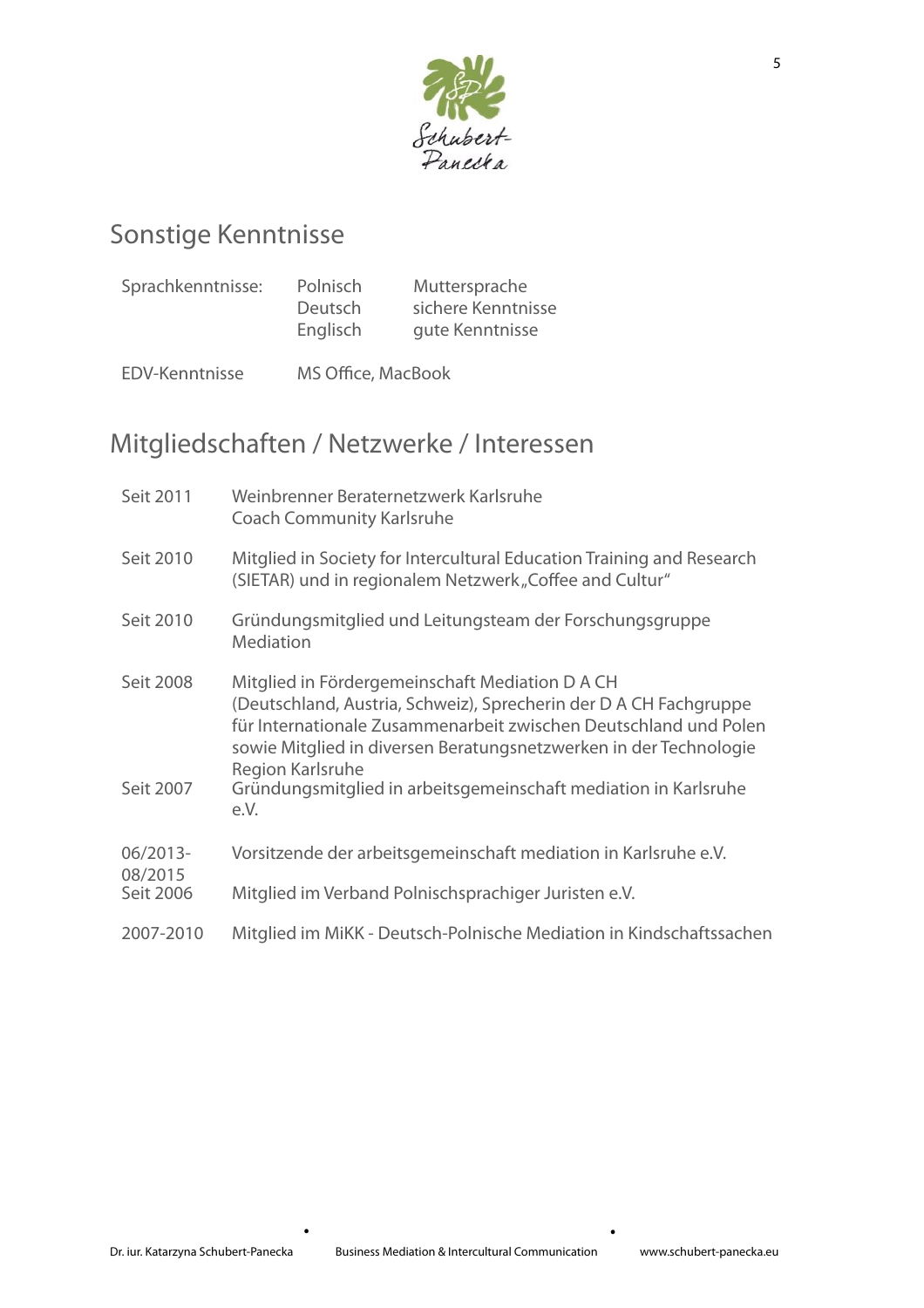

# Referenzen / Auszeichnungen / Veröffentlichungen

- Referenzen · Industrieunternehmen und RA Kanzleien (z.B. SEW EURODRIVE GmbH & Co. KG oder Mineralölraffinerie Oberrein und hiesige Bauunternehmen)
	- ! Werkstatt Gewaltfreie Kommunikation & Integrierte Mediation
	- ! Karlsruher Institut für Technologie (diverse Institute und Abteilungen)
	- ! Steinbeis Europa Zentrum
	- ! International Chamber of Commerce in Paris

- Preise **In Immunity Interpretent Interpretent Interpretent Interpretent Interpretent Interpretent Interpretent** Mediationszentrum und Internationale Mediationstage in Karlsruhe 2015
	- ! Promotionsstipendium "Europa und die EU-Osterweiterung" der Friedrich-Alexander- Universität Erlangen-Nürnberg und der Hanns-Seidel-Stiftung
	- ! ERASMUS Stipendium, Zeitraum 03 07/2001
	- ! Stipendium für überdurchschnittliche Leistungen an der Universität Stettin, Zeitraum 10/1997 - 03/2001
- Publikationen = Die gesamte Liste der Publikationen seit 1995 finden Sie unter [www.schubert-panecka.eu/Pro](http://www.schubert-panecka.eu/Profil)fl